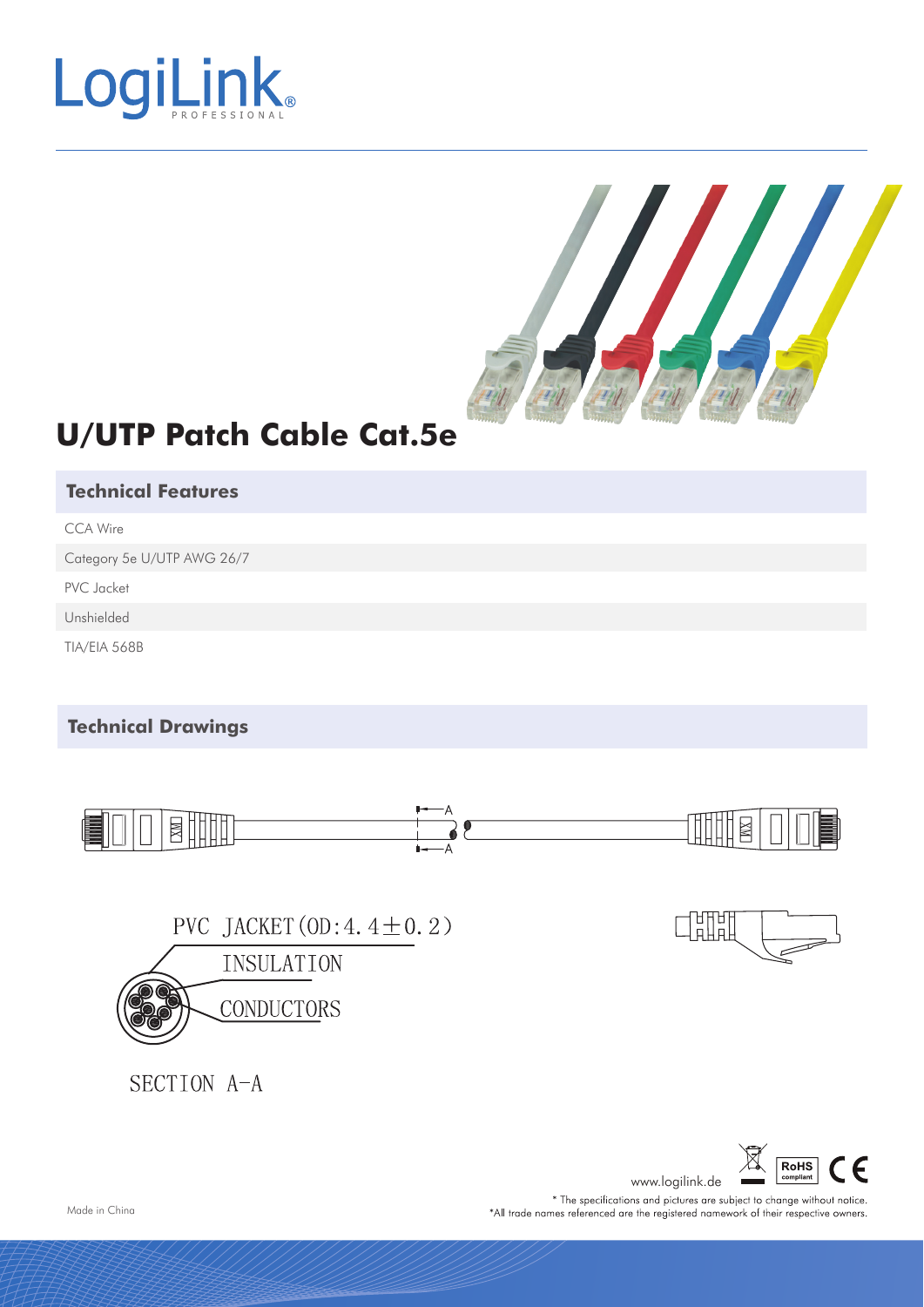

| Length            | Grey     | <b>EAN Code</b> |
|-------------------|----------|-----------------|
| 0.25 m            | CP1012U  | 4052792025514   |
| 0.50 m            | CP10221  | 4052792025521   |
| 1.00 <sub>m</sub> | CP103211 | 4052792025538   |
| 1.50 <sub>m</sub> | CP1042U  | 4052792038477   |
| 200 <sub>m</sub>  | CP1052U  | 4052792025545   |
| 300 m             | CP1062U  | 4052792025552   |
| 500 <sub>m</sub>  | CP1072U  | 4052792025569   |
| 7.50 m            | CP108211 | 4052792025576   |
| 10.00 m           | CP1092U  | 4052792025583   |
| 15 00 m           | CP1102U  | 4052792025590   |
| 20.00 m           | CPI112U  | 4052792025606   |
| 3000m             | CP11221  | 4052792026047   |
| 50.00 m           | CPI142U  | 4052792026054   |



| Length            | <b>Black</b>   | <b>EAN Code</b> | <b>Red</b>     | <b>EAN Code</b> |
|-------------------|----------------|-----------------|----------------|-----------------|
| 0.25 m            | <b>CP1013U</b> | 4052792025613   | CP1014U        | 4052792025712   |
| 0.50 m            | CP1023U        | 4052792025620   | CP1024U        | 4052792025729   |
| 1.00 m            | CP1033U        | 4052792025637   | CP1034U        | 4052792025736   |
| 1.50 <sub>m</sub> | <b>CP1043U</b> | 4052792038484   | CP1044U        | 4052792038491   |
| 200m              | <b>CP1053U</b> | 4052792025644   | CP1054U        | 4052792025743   |
| 300m              | CP1063U        | 4052792025651   | CP1064U        | 4052792025750   |
| 500m              | CP1073U        | 4052792025668   | CP1074U        | 4052792025767   |
| 7.50 m            | CP1083U        | 4052792025675   | <b>CP1084U</b> | 4052792025774   |
| 1000m             | CP1093U        | 4052792025682   | CP1094U        | 4052792025781   |



www.logilink.de <u>and compliant</u><br>
\* The specifications and pictures are subject to change without notice.<br>
\*All trade names referenced are the registered namework of their respective owners.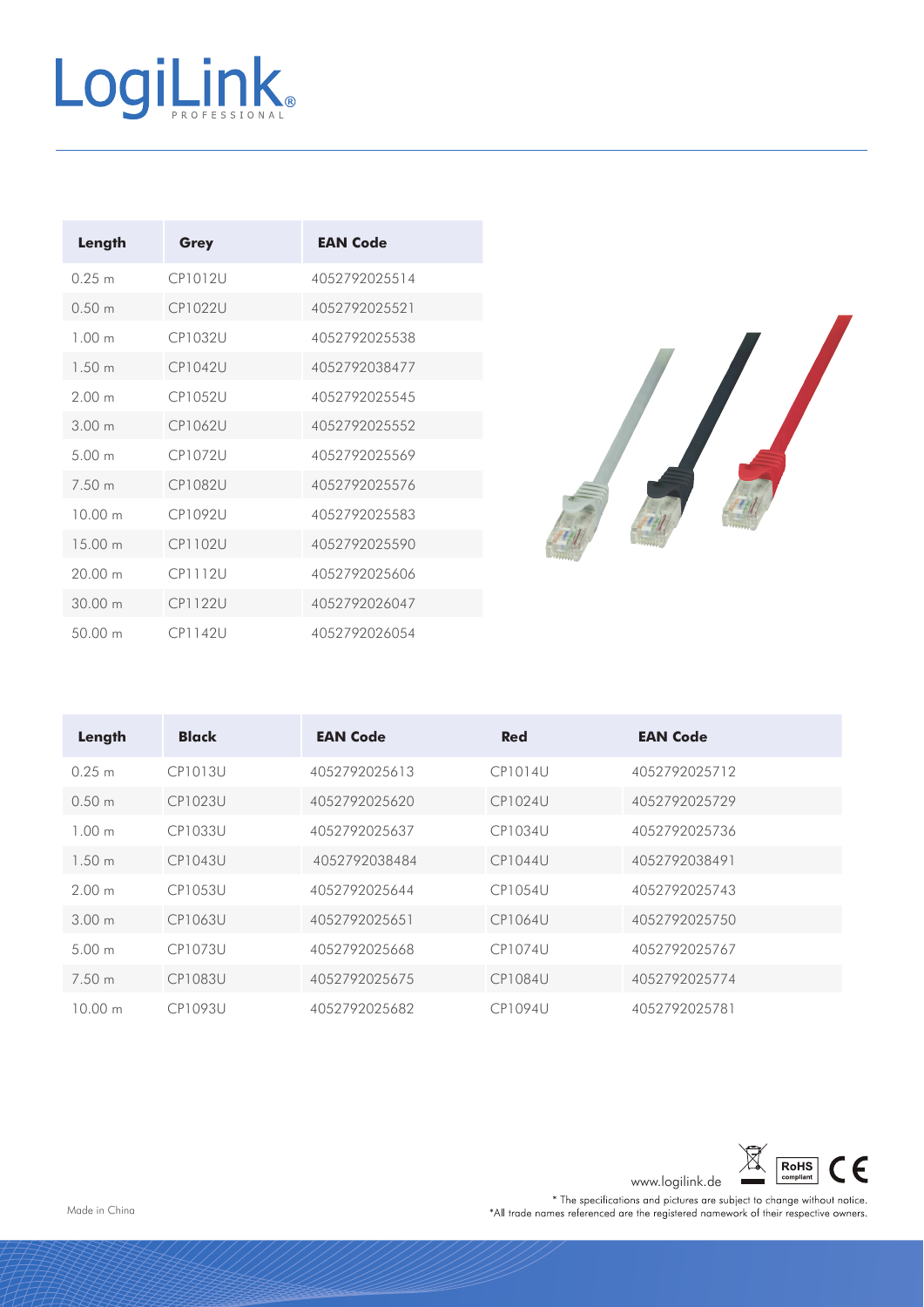

| Length            | Green          | <b>EAN Code</b> |
|-------------------|----------------|-----------------|
| 0.25 m            | CP1015U        | 4052792025798   |
| 0.50 m            | CP1025U        | 4052792025804   |
| 1.00 m            | CP1035U        | 4052792025811   |
| 1.50 m            | <b>CP1045U</b> | 4052792038507   |
| 200 <sub>m</sub>  | CP1055U        | 4052792025828   |
| 300 m             | CP1065U        | 4052792025835   |
| 5.00 <sub>m</sub> | <b>CP1075U</b> | 4052792025842   |
| 7.50 m            | <b>CP1085U</b> | 4052792025859   |
| 1000m             | <b>CP1095U</b> | 4052792025866   |



| Length  | <b>Blue</b>    | <b>EAN Code</b> | Yellow         | <b>EAN Code</b> |
|---------|----------------|-----------------|----------------|-----------------|
| 0.25 m  | <b>CP1016U</b> | 4052792025873   | <b>CP1017U</b> | 4052792025958   |
| 0.50 m  | CP1026U        | 4052792025880   | <b>CP1027U</b> | 4052792025965   |
| 1.00 m  | <b>CP1036U</b> | 4052792025897   | <b>CP1037U</b> | 4052792025972   |
| 1.50 m  | <b>CP1046U</b> | 4052792038514   | <b>CP1047U</b> | 4052792038521   |
| 2.00 m  | <b>CP1056U</b> | 4052792025903   | <b>CP1057U</b> | 4052792025989   |
| 3.00 m  | <b>CP1066U</b> | 4052792025910   | <b>CP1067U</b> | 4052792025996   |
| 500m    | CP1076U        | 4052792025927   | CP1077U        | 4052792026009   |
| 7.50 m  | <b>CP1086U</b> | 4052792025934   | <b>CP1087U</b> | 4052792026016   |
| 10.00 m | <b>CP1096U</b> | 4052792025941   | <b>CP1097U</b> | 4052792026023   |



www.logilink.de <u>and compliant</u><br>
\* The specifications and pictures are subject to change without notice.<br>
\*All trade names referenced are the registered namework of their respective owners.